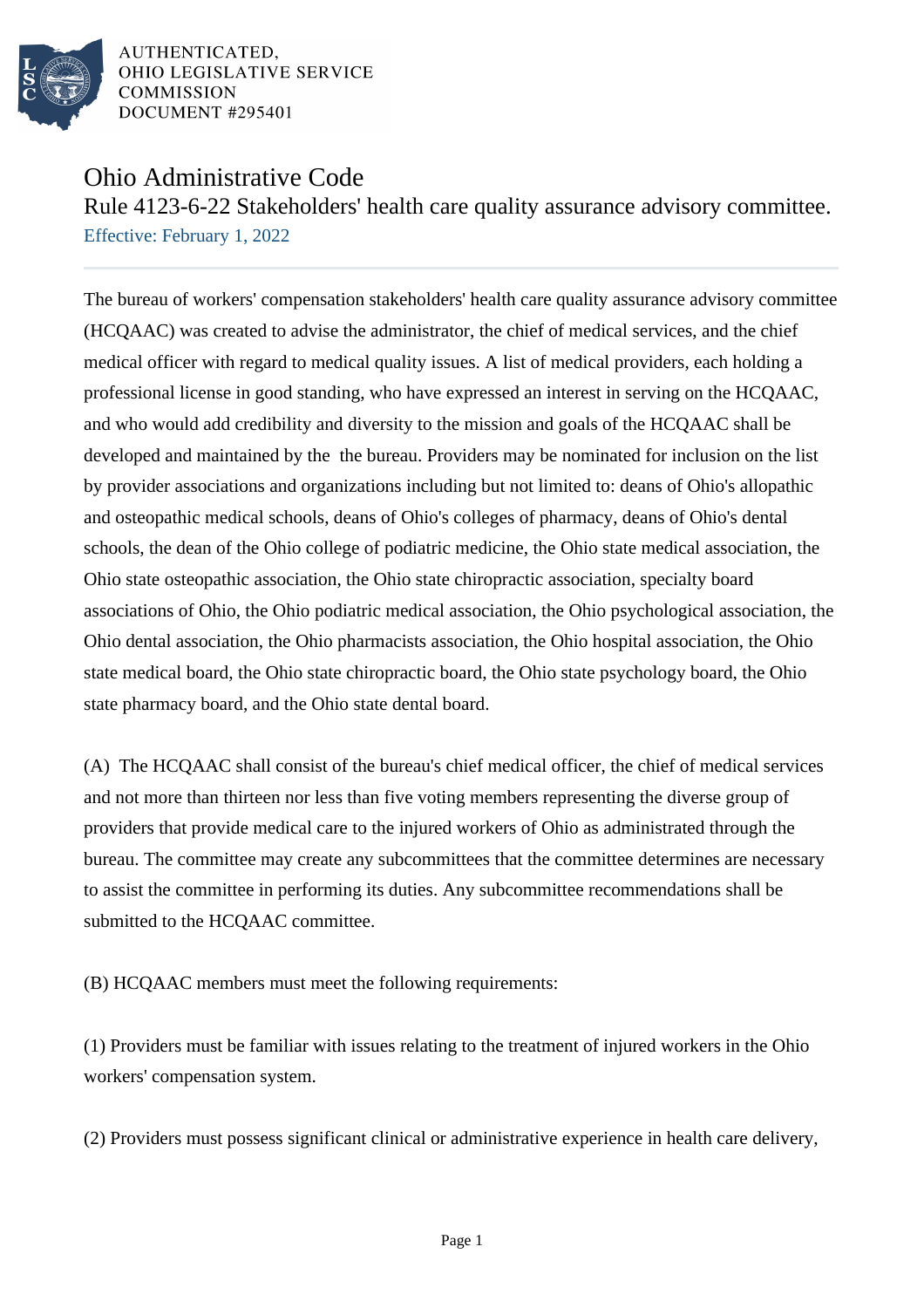

AUTHENTICATED. OHIO LEGISLATIVE SERVICE **COMMISSION DOCUMENT #295401** 

including but not limited to, medical quality assurance, disease management, and utilization review.

(3) Providers must have experience with and an understanding of the concepts of evidence based medicine as well as contemporary best practices in their respective areas of practice.

(C) The appointing authority for members of the HCQAAC shall be the administrator or the administrator's designee(s), who shall appoint members of the HCQAAC from the list of qualified providers developed and maintained by the bureau. Terms of membership for individual members of the HCQAAC shall be for one year. Individuals may be reappointed to subsequent terms as determined by the administrator. Vacated terms shall be filled in a like manner as for the full term appointments and shall be for the remaining term of the vacated member.

(D) The chief medical officer of the bureau shall be the chairperson of the HCQAAC and shall provide notice of meeting to the members and be responsible for the meeting agenda. In addition, the chief medical officer and chief of medical services may be self-designated as an ad hoc member of any subcommittees of the HCQAAC. However, the chief of medical services is not a voting member of the HCQAAC or any subcommittee, and the chief medical officer is a voting member of the HCQAAC and any subcommittees only in the case of tie votes. The industrial commission's medical advisor, and one physician chosen by the MCOs may participate in discussions; however, they are not voting members.

(E) The HCQAAC shall develop and establish bylaws for the organization and operations of the committee and subcommittees, subject to the requirements of this rule and approval by the administrator and the chief medical officer.

(F) The HCQAAC shall be responsible to respond to requests for recommendation on any medical quality assurance issue submitted by the bureau's administrator, chief of medical services, or chief medical officer including :

(1) Review of medical treatment guidelines referred to the bureau;

(2) Review of any of the bureau's policies and procedures related to medical quality assurance issues;